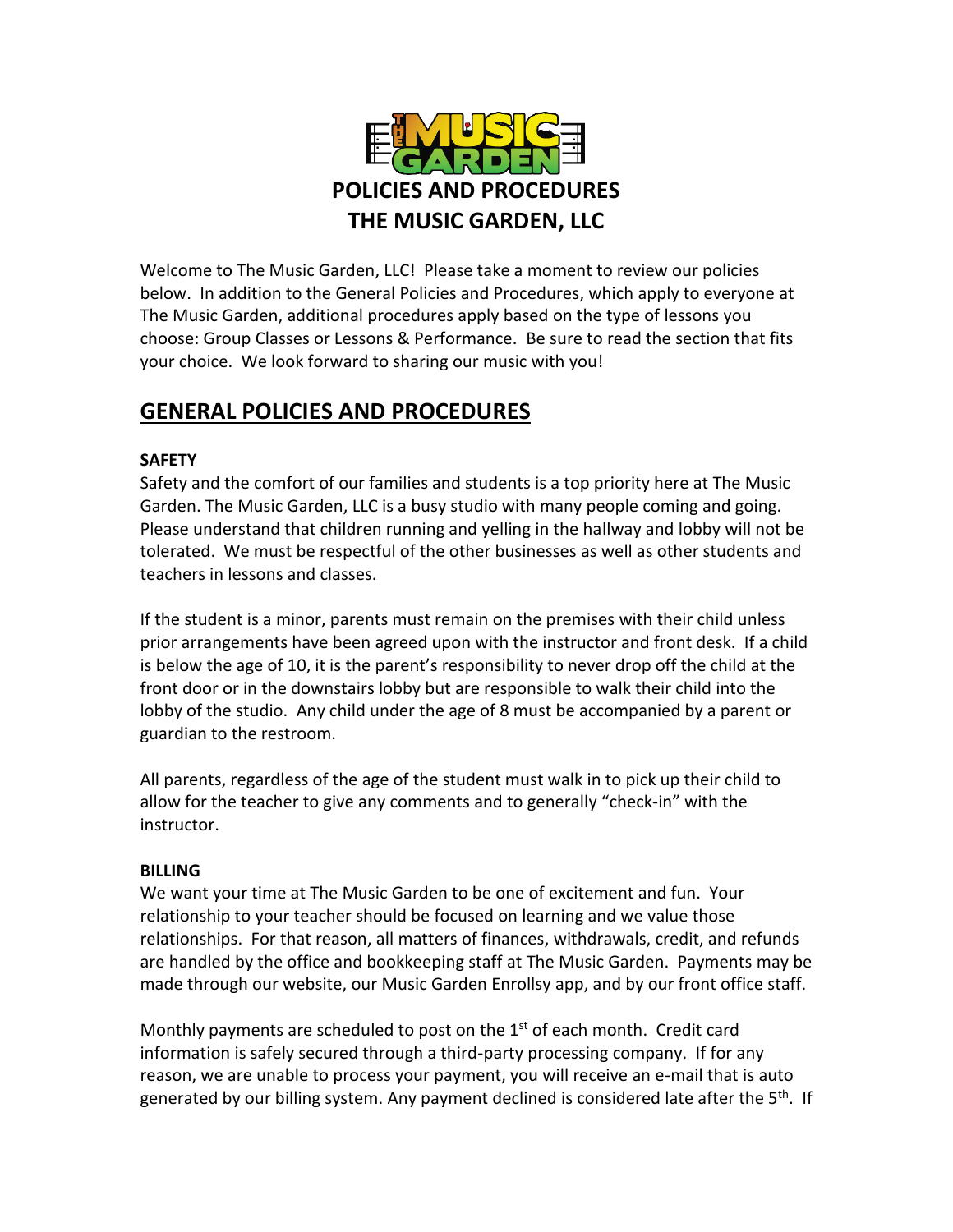payment is still not received by the  $10<sup>th</sup>$  of the month, we will attempt to reach you by phone. **Lessons will be suspended until proper arrangements have been made to bring the account to current standing.**

If your check is returned for any reason, there is a fee of \$25.

**Be sure to review further financial policies written in both the Classroom and Lessons and Performance sections regarding missed lessons, credits/refunds and discontinuing lessons.**

#### **PHOTOGRAPHY AND IMAGING**

The Music Garden, LLC regularly has professional photographs and/or video taken of students within the studio for use on The Music Garden website, email newsletters, Facebook page, and social media. If a photograph is taken of you or your child, your permission to use that photograph or recording will be requested before ever publishing them for public use. No parent or student is under any obligation to allow their children's photos or images to be used and maintain the right to discontinue the use of any image. No parent or student will ever receive royalties or other compensation from the use of the images. If permission is granted to use the image of the student, no student/parent "tag" will be placed on an image without permission.

#### **COVID ADDITION**

Our COVID policy adheres to the guidelines set by our state and local area. As these policies are always changing, we will do our best at The Music Garden to stay up to date with those changes and make it as safe as we can while you are in our studio.

Please do not come to the studio or bring a child that has any symptoms of COVID-19. We ask that you follow all guidelines and policies of our Safe Studio: wash/sanitize your hands, practice social distancing; and that you continue to always wear a facemask if you are over the age of 5 years old.

If we need to discontinue in-person private lessons and we need to go virtual due to COVID, please understand that there will be no refunds, discounts, or credits given. A virtual option is or will be made available for all private lessons. If you choose to not join the private lessons virtually, you may drop the private lessons by giving us a 30-day notice.

**\*\*\*\*PLEASE CONTINUE READING BELOW FOR OUR POLICIES THAT MATCH YOUR CHOICE FOR SIGN-UP – GROUP CLASSES OR LESSONS & PERFORMANCE. YOU WILL FIND ADDITIONAL POLICIES SPECIFIC TO YOUR SELECTION THERE.**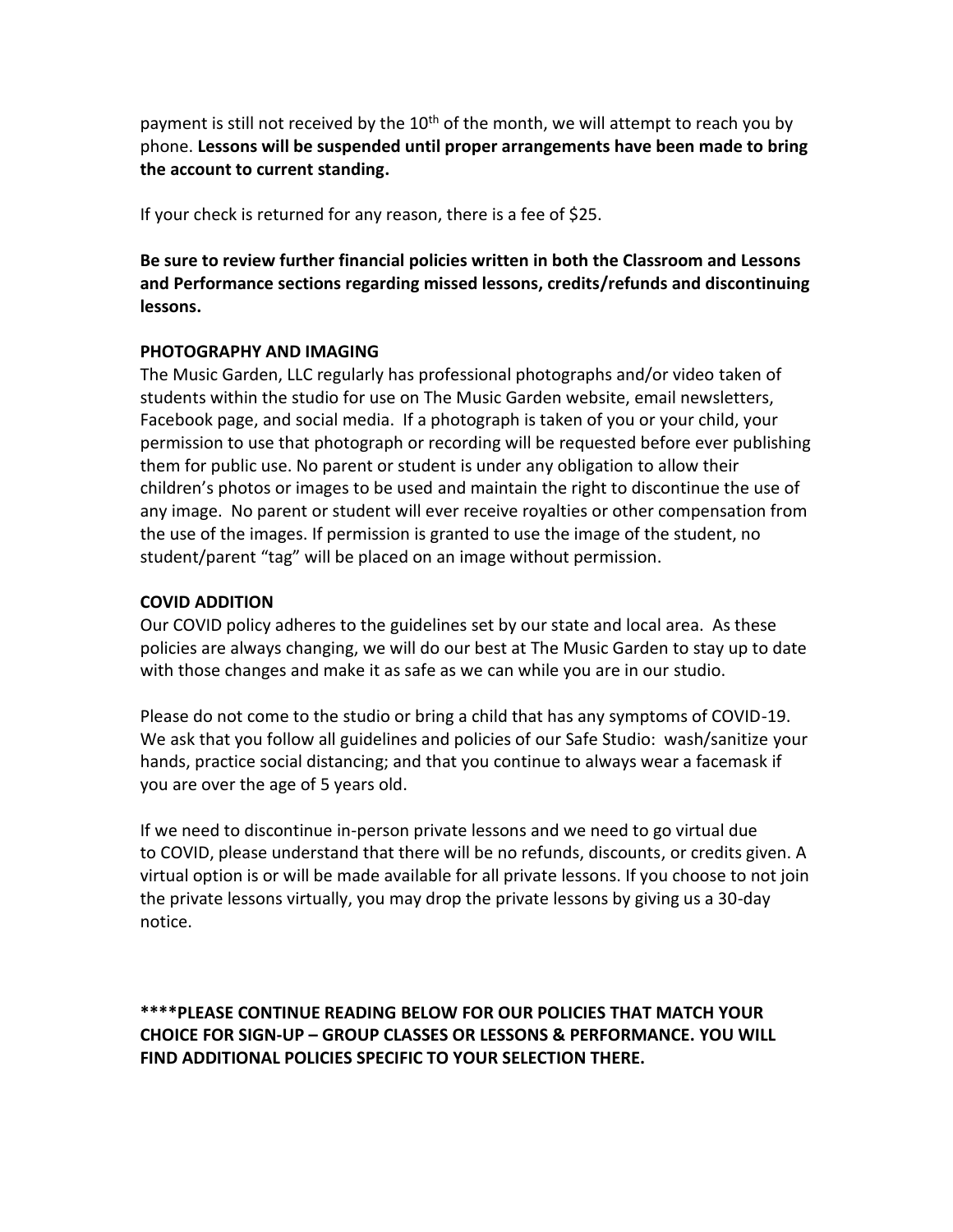# **GROUP CLASSES**

### **MEDICAL DISCLOSURE**

If your child is under any medication or has a food allergy/sensitivity of which you are aware, or if there is any other special situation relating to your child, please discuss it with the teacher.

#### **ILLNESS OR INCLEMENT WEATHER:**

Although it is appreciated, it is not necessary to let the teacher know when you are going to miss a class; however, there will be no refunds. You may choose to attend the same class if it is offered on another day. Please email or call the studio to arrange this beforehand.

In the event class must be cancelled due to inclement weather or the teacher being ill, you may choose to visit another class if it is offered on another day at any time during the semester. If there is no other class available, every effort will be made to reschedule the class at the discretion of the teacher, although this cannot be guaranteed.

### **REFUNDS**

Refunds are given only in the rare case of a "teacher-requested" withdrawal. In this case, the teacher feels your child is not yet ready to take a class, a certain level class is not a good fit, or other issues prevent the class from being appropriate for your child at that time.

In the event the parent/student decides to withdraw, and tuition is paid in full at the beginning of the semester, there will be a \$75 non-refundable fee which is part of the total cost of each class. Students who withdraw within 14 days from the beginning of the semester are entitled to a full refund of remaining tuition only. There are no refunds after 14 days from the first day of class. **For withdrawal from a Let's Play Music class Years 1, 2, or 3, you are responsible for payment of the entire current semester after your notice.**

# **LESSONS AND PERFORMANCE**

A great deal of work occurs behind the scenes to ensure the highest standards at The Music Garden. Inclement weather, teacher illness, or rare emergencies should not add uncertainty to a teacher's full-time livelihood. These policies create security and peace of mind for both teacher and student alike.

### **CALENDAR YEAR**

There are 48 lessons per year, occurring year-round once a week on the same day and time. Tuition is divided equally into 12 monthly payments of \$134 for a 30-minute lesson, with 45-minute and 60-minute time slots available if requested. All registration fees, tuition payments and material fees are non-refundable.